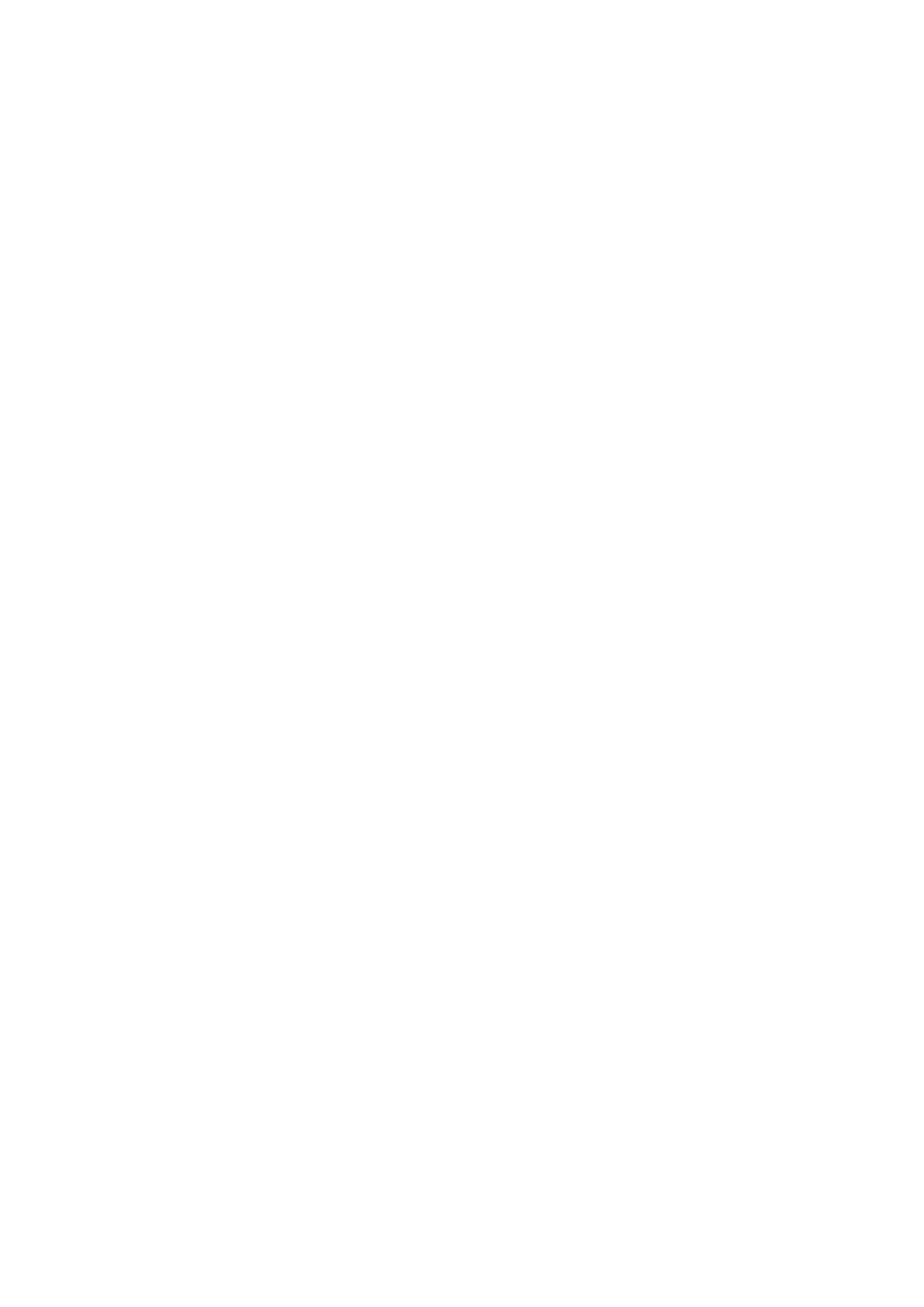# **Implications of LHCb measurements and future prospects**

# **Wednesday, October 15, 2014**

### **Rare B decays - 222/R-001 (4:15 PM - 6:00 PM)**

#### **-Conveners: Sebastian Jaeger; Konstantinos Petridis; Fatima Soomro**

| time [id] title                                                     | presenter              |
|---------------------------------------------------------------------|------------------------|
| $4:15$ PM <sub>25</sub> Experimental results on radiative B decays  | BORSATO, Martino       |
| $4:30$ PMb <sub>6</sub> ] Theory perspectives of radiative B decays | KOU, Emi               |
| 4:45 PM7] Low \$q^2\$ \$b\to sll\$ and interplay with radiative     | MARTIN CAMALICH, Jorge |
| 5:00 FM8] Discussion                                                |                        |
| 5:07 FM9] \$B^0_{(s)}\to\mu\mu\$ experimental results and prospects | TOLK, Siim             |
| 5:17 F[00] \$B^0_{(s)}\to\mu\mu\$ theory perspectives               | Dr GORBHAN, Martin     |
| 5:27 FM1] Discussion                                                |                        |
| 5:32 FM2] New directions in \$b\to sll\$                            | Prof. POSPELOV, Maxim  |
| 5:52 PM3] Discussion                                                |                        |